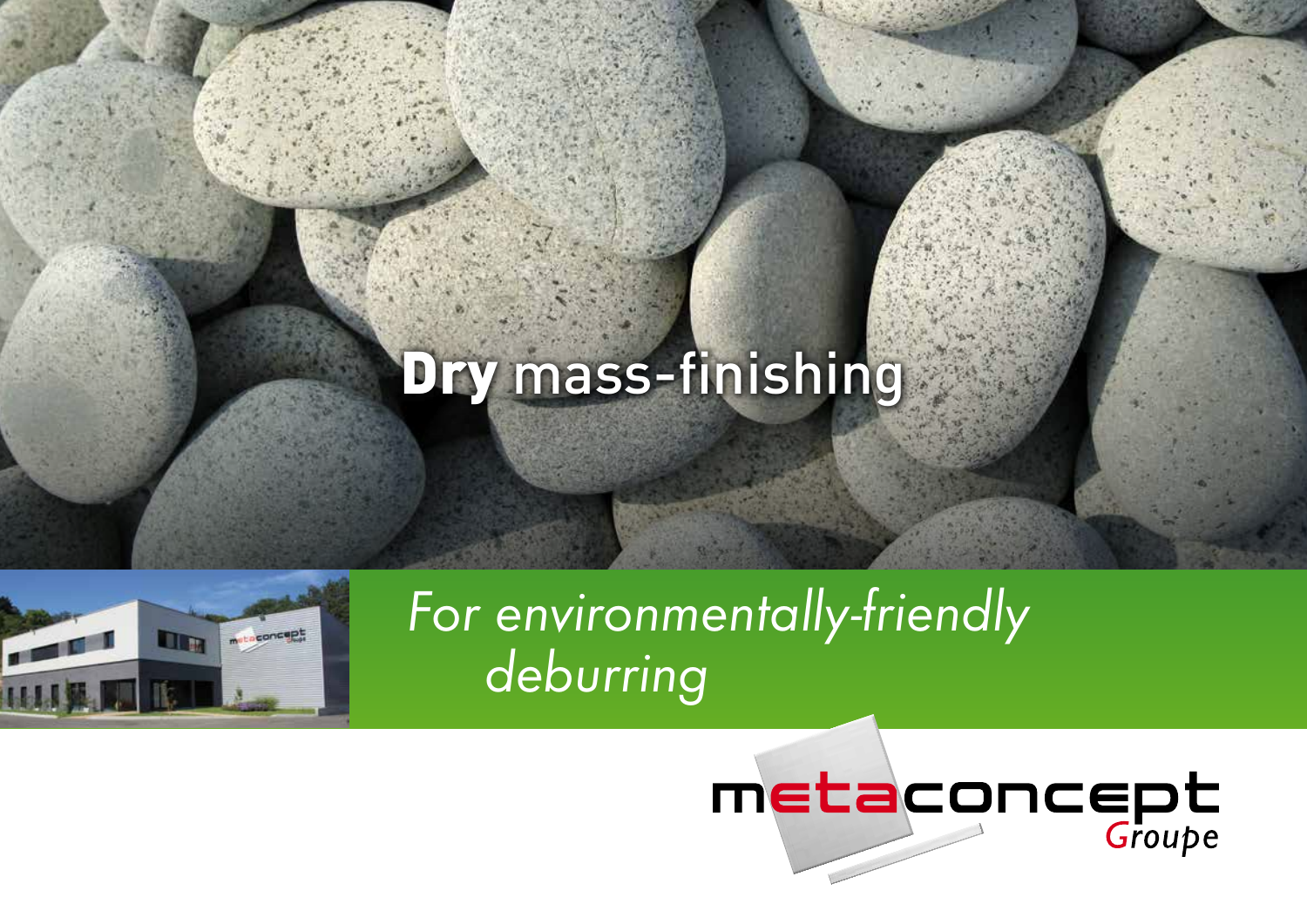## **A complete modular**  mass finishing line

 $\rightarrow$  SUCTION SYSTEM WITH HORIZONTAL FILTERS

• 2 to 4 filters depending on the configuration

 $\rightarrow$  A CIRCULAR VIBRATOR WITH AN UPWARD MOVEMENT;

- Various capacities: 25l 50l -100l 200l 300l 400l 600l
- Manual or automatic single or double output;
- Sound-proof cover.

#### $\rightarrow$  A TIMER CONTROL PANEL

(5 programmes);

- Reverse rotation;
- Control of 1 to 3 vibrators.



SUCTION UNIT • • • CIRCULAR VIBRATOR

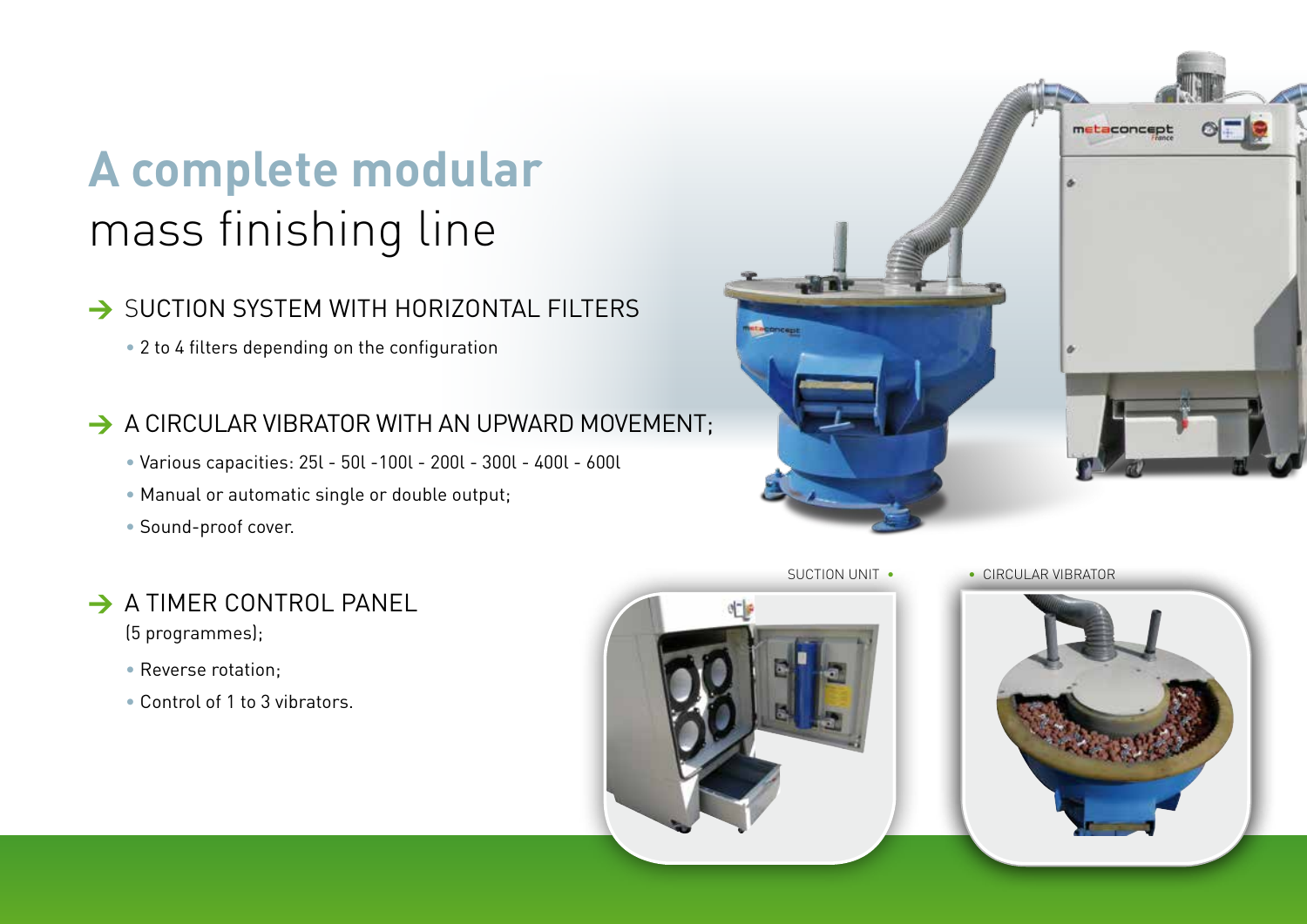

#### Opt for:

### Respect **for the environment**

- **Recycling** of polymer chips and metallic dust
- **Operation** using a non-polluting abrasive (no additives)
- **Less** wear from chips
- **No oxidation** of parts (zamak) due to moisture

#### Time **savings**

- Up to a 20% **reduction** in the life cycle depending on the parts in question
- **Increased** productivity

#### **User-friendliness**

• Operating **comfort** 

l.

- **Ease** of control for the operator
- **Independent** processes and modular programming
- **Sanitation** of your production room

**Dry mass-finishing** Environmentally-friendly deburring

Water Soap

**Liquid** 

**Waste** water

Drying Sludge